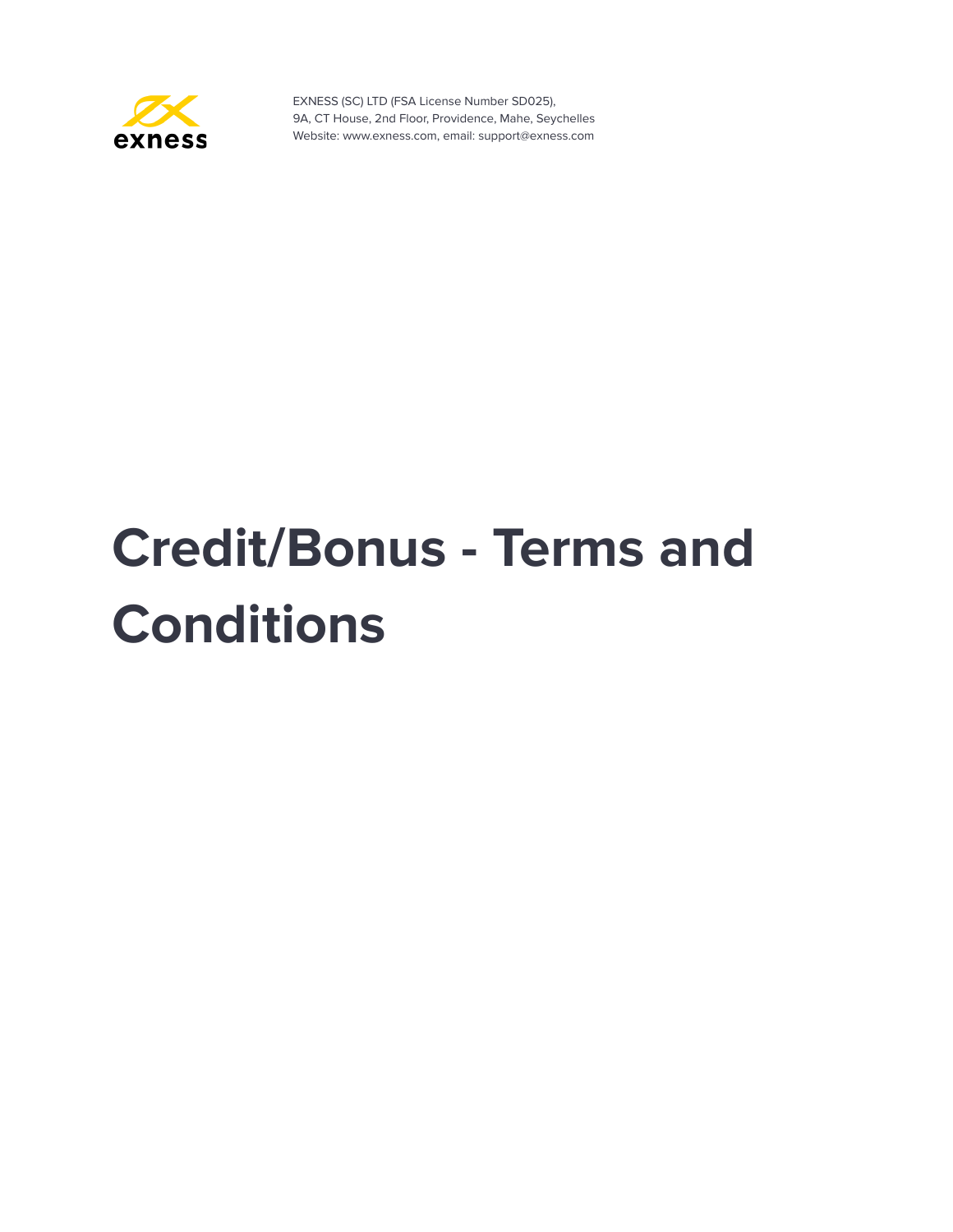

The Company reserves the right to offer various Credit Programs to its Clients from time to time. These Credit Programs may be limited to only certain jurisdictions or countries, specific account types, or based on other criteria. Thus, you should always refer back to this document, which stipulates the general terms and conditions applicable to all of the Credit Programs offered by the Company, as well as the special conditions and characteristics of certain Credit Programs. The terms Credit(s) or Bonus(es) may be used interchangeably in both the legal documentation as well as within the interfaces of the Company.

**1.** These Terms and Conditions apply to Exness (SC) Ltd ("the Company") and its Clients (legal entities or individuals) who have active trading accounts and have been granted a Credit (hereinafter "the Client" or "you").

**2**. Read these Terms and Conditions carefully before registering for any Credit Programs or accepting any Credit offered by the Company, and be sure that you agree with them. These Terms and Conditions may be amended in the same way as the Company's Client Agreement, found at www.exness.com.

**3.** The Company offers various types of Credit Programs from time to time. Each of them has different characteristics, criteria, and requirements that must be met in order for you to be able to get a Credit. We strongly recommend that you read the characteristics of each Credit Program and make sure you understand and agree with them. The Credit Programs are not mandatory. They are optional and you can request to disable this service anytime.

**4.** The Company reserves the right to determine the list of countries participating in Credit Programs. Thus, not all Credit Programs may be available to some countries and some countries may not have any Credit Programs available to them.

**5**. The decision whether to grant a Credit/Bonus to a Client is at the Company's sole discretion. For specific Credit Programs, offered by the Company, Credit/Bonus is granted to selected clients in the form of direct deposit to the trading account.

**6.** Once a Credit/Bonus has been granted, the Client may use it for trading in accordance with the Company's Client Agreement. Once Credit/Bonus has been granted under the Cash Credit Program, the client may use it for trading or withdraw it in accordance with the Client Agreement. Profits made after trading with Credit/Bonus can be withdrawn.

**7.** The Company reserves the right to close the Client's trades if there are no funds available for withdrawal in the Trading Account (i.e. only the Credit/Bonus is left in the Trading Account).

**8.** The Company reserves the right to cancel the opening of new positions if there are no funds available for withdrawal in the Trading Account (i.e. only the Credit/Bonus is left in the Trading Account).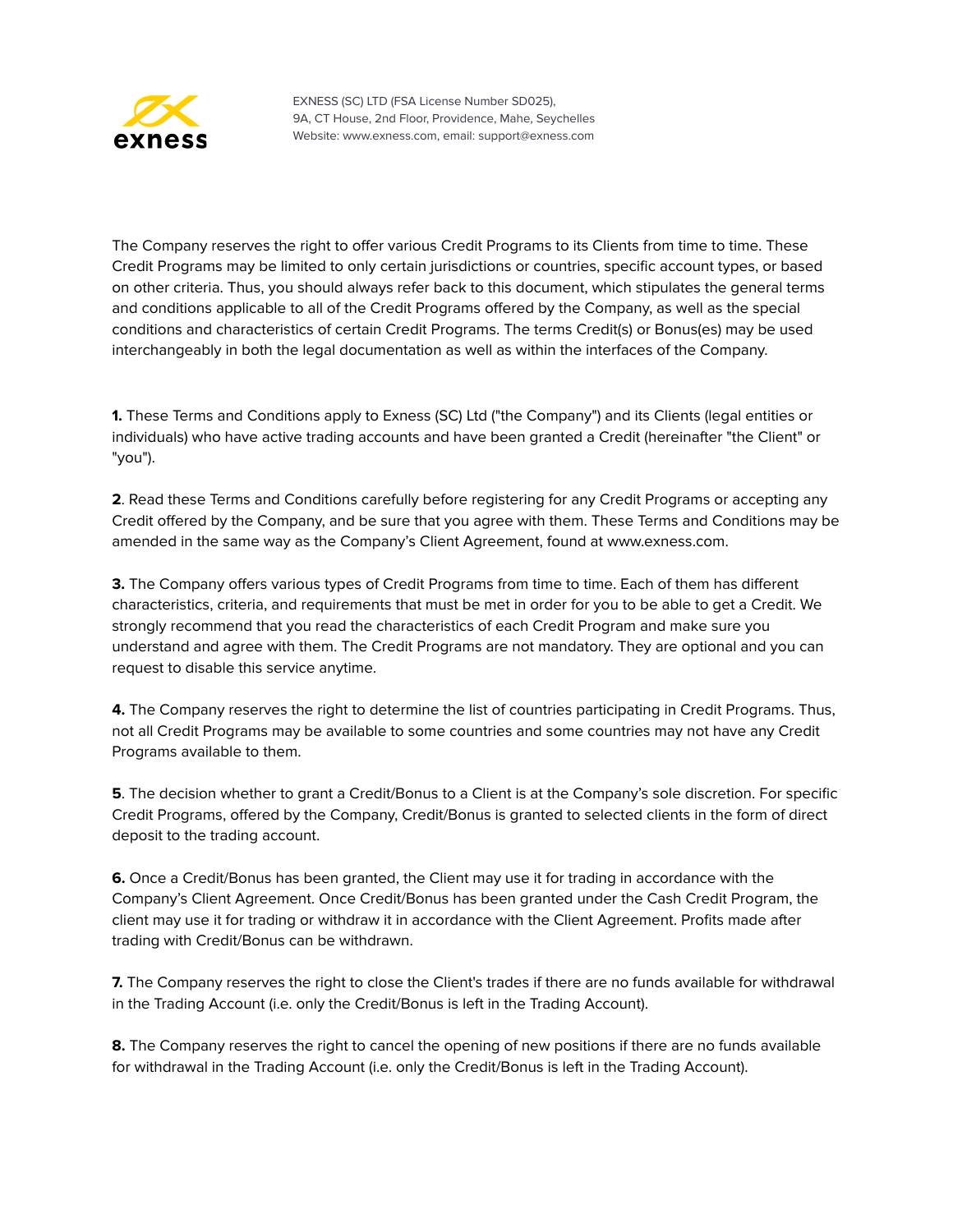

**9.** The Credit/Bonus may not be transferred to any other Trading Account except in specific cases determined by the Company and after notification of the Client. Without prejudice to the preceding, the Company may, when the client is participating in the Cash Credit Program, permit the client to transfer Credit/Bonus between his/her trading accounts within his Personal Area.

**10.** If you have several Trading Accounts with the Company, each Trading Account shall be treated separately. Thus, you may receive a Credit/Bonus in each of them if the conditions for receiving the Credit/Bonus are satisfied for each Account. The relevant Credit/Bonus will be credited to the specific Trading Account participating in a specific Credit Program.

**11.** The Credit/Bonus is credited in the Base Currency of the Trading Account.

**12.** The Client cannot fully withdraw all his funds from the Trading Account and trade only with the Credit/Bonus, unless the Client participates in the Cash Credit and/or Promotional Credit Program(s). Save in the case where the Client participates in the Cash Credit and/or Promotional Credit Program(s), if the Client withdraws all his funds from the Trading Account, the Credit/Bonus will be deducted from the Trading Account.

## **Withdrawal of the Credit/Bonus and Cancellation of Credit Programs**

**13.** Credit/Bonus funds can be deducted from the Trading Account at any time without prior notification of the Client, at the Company's sole discretion.

**14.** The Company reserves the right at its sole discretion to cancel Credit Programs and deduct Credits that have been granted, without cause or prior notification of the Client.

**15.** The Company reserves the right to cancel Credit Programs and/or deduct Credit/Bonuses that have been granted and/or close the Client's Account, if the Company believes that the Client abused any of the Company's offers, breached the Client Agreement, or is in Default as per the Client Agreement.

**16.** Without prejudice to paragraph 14 above, limits may be imposed on the period in which Credit/Bonuses that have been granted must be used to avoid expiration.

# **Calculation of a Credit/Bonus offered as a percentage of the Net Deposit**

**17.** Under some Credit Programs offered by the Company, the Credit/Bonus is calculated as a percentage of the Net Deposit.

**18.** The Net Deposit is the difference between the amount of funds deposited in the Trading Account and the amount of funds withdrawn from the Trading Account. A Credit/Bonus that depends on the size of the Net Deposit is calculated using the following formula: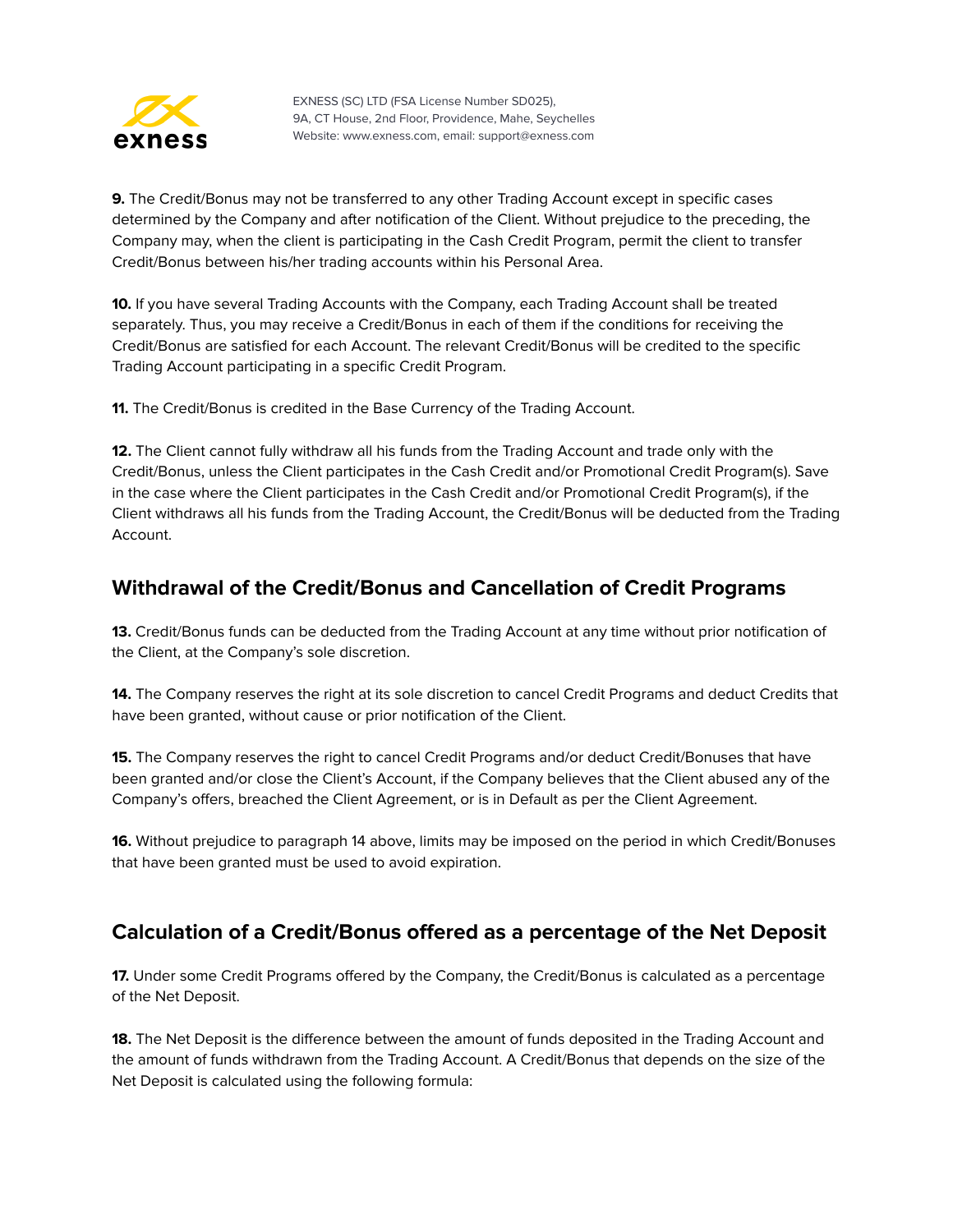

("Funds deposited" – "Funds withdrawn") х "percentage of Credit/Bonus i.e. %"

## **Calculation of Credit/Bonus offered based on Trading Volume**

19. Under some Credit Programs offered by the Company, the Credit/Bonus is calculated based on the Trading Volume of the Trading Account per full completed lots.

20. A Credit/Bonus that depends on trading volume is calculated using the following formula: "Credit/Bonus" = "lots" x "Credit/Bonus amount per lot for particular instrument"\*

21. The Credit/Bonus is recalculated for crediting every 4 hours.

22. Let's say we have a Credit program with the following conditions:

**Credit/Bonus size for Group 1** (AUDCAD, EURUSD, USDCHF, USDJPY, GBPUSD, USDCAD, AUDCHF, EURCHF, CHFJPY, EURCAD, XAUUSD, XAUGBP, XAUEUR): 2 USD **Credit/Bonus size for Group 2** (AUDUSD, GBPAUD, EURGBP, AUDJPY, EURAUD, USDRUB, AUDNZD, EURNZD, CADJPY, CADCHF): 5 USD **Credit/Bonus size for Group 3** (EURJPY, GBPJPY, GBPCHF, AUDGBP): 8 USD **Credit/Bonus size for Group 4** (XAGUSD, XAGAUD, XAGEUR, XAGGBP): 16 USD **Volume for Credit/Bonus crediting:** 1 lot

#### **Example 1**

A Client closes an order of 2.1 lots EURUSD

He receives a Credit/Bonus of 2 x 2 USD = 4 USD

For 0.1 lot we don't credit a Credit/Bonus, because only round lots are counted for calculation; volumes under 1 lot must be accumulated until they reach a complete lot before the Credit/Bonus can be credited.

After this, the Client closes 0.9 lot USDJPY

USDJPY is from the same group as EURUSD, where we had 0.1 lot left with no Credit/Bonus crediting, therefore:

 $0.1 + 0.9 = 1$  lot x 2 USD = 2 USD

#### **Example 2**

A Client closes an order of 5 lots USDCAD and 1 lot EURJPY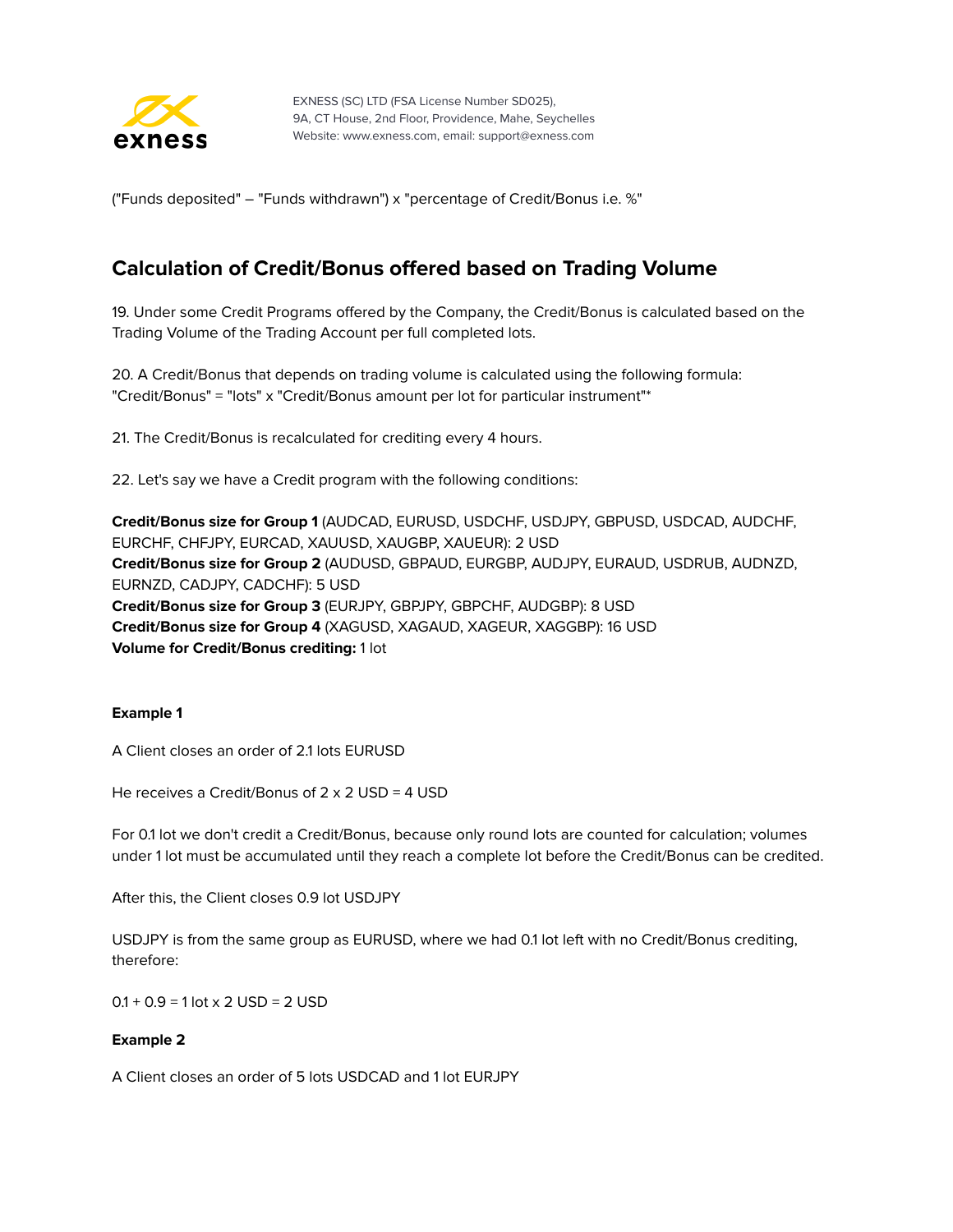

Credit/Bonus is  $5 \times 2$  USD +  $1 \times 8$  USD = 18 USD

# **Calculation of Cash Credit and Promotional Credit**

**23.** Under some Credits Programs offered by the Company, the amount of Credit/Bonus that may be credited to the Client's trading account is determined at the Company's sole discretion. In such Credit Programs, if the Credit/Bonus is not used (no trades performed using the credit) before the expiration date, it will be annulled and debited from the Trading Account upon its expiration. On the contrary, and without prejudice to paragraphs 14 and 16 above, if Credit/Bonus is used (at least one trade is performed using the Credit) before the expiration date, it will remain on the Trading Account for an indefinite period of time until it is fully replenished.

## **Credit Compensation**

**24.** Under some Credit Programs offered by the Company, the amount of Credit/Bonus that can be credited to the Trading Account may be limited by the Credit Compensation. The Credit Compensation is the amount of Credit/Bonus lost as a result of losing trades. A Trading Account cannot have a Credit/Bonus if the Credit Compensation is greater than the amount of Credit/Bonus calculated in accordance with the Net Deposit.

## **Example 1**

Client activates the Credit/Bonus of 10% for his Trading Account. The Client's Net Deposit is equal to 1,000 USD and the amount of Credit/Bonus credited is equal to 100 USD. He makes a series of losing trades, losing 1,100 USD. The amount of Credit Compensation becomes 100 USD.

After that, he deposits 500 USD. The Credit/Bonus will be calculated as follows: ((1,500 - 0) / 100) x 10 = 150 USD. Considering the Credit Compensation amount, the size of Credit/Bonus would be: 150 - 100 = 50 USD. Thus, the Credit/Bonus of 50 USD will be automatically credited to the Trading Account.

#### **Example 2**

The Client subsequently makes a series of profitable trades, gaining 200 USD. His Balance is 700 USD plus the Credit/Bonus of 50 USD as in Example 1. He withdraws a total of 600 USD (subject to any limitations associated with the type of Trading Account and/or the Client Agreement, and less any fees).

In this case, Credit/Bonus will be recalculated in accordance with the changed Net Deposit value: ((1,500 - 600) / 100) x 10 = 90 USD. Considering the Credit Compensation amount, the size of Credit/Bonus would be: 90-100 = -10 USD. Thus, the Trading Account will not be credited with any Credit/Bonus, since the Credit Compensation is greater than the amount of Credit/Bonus calculated in accordance to the Net Deposit.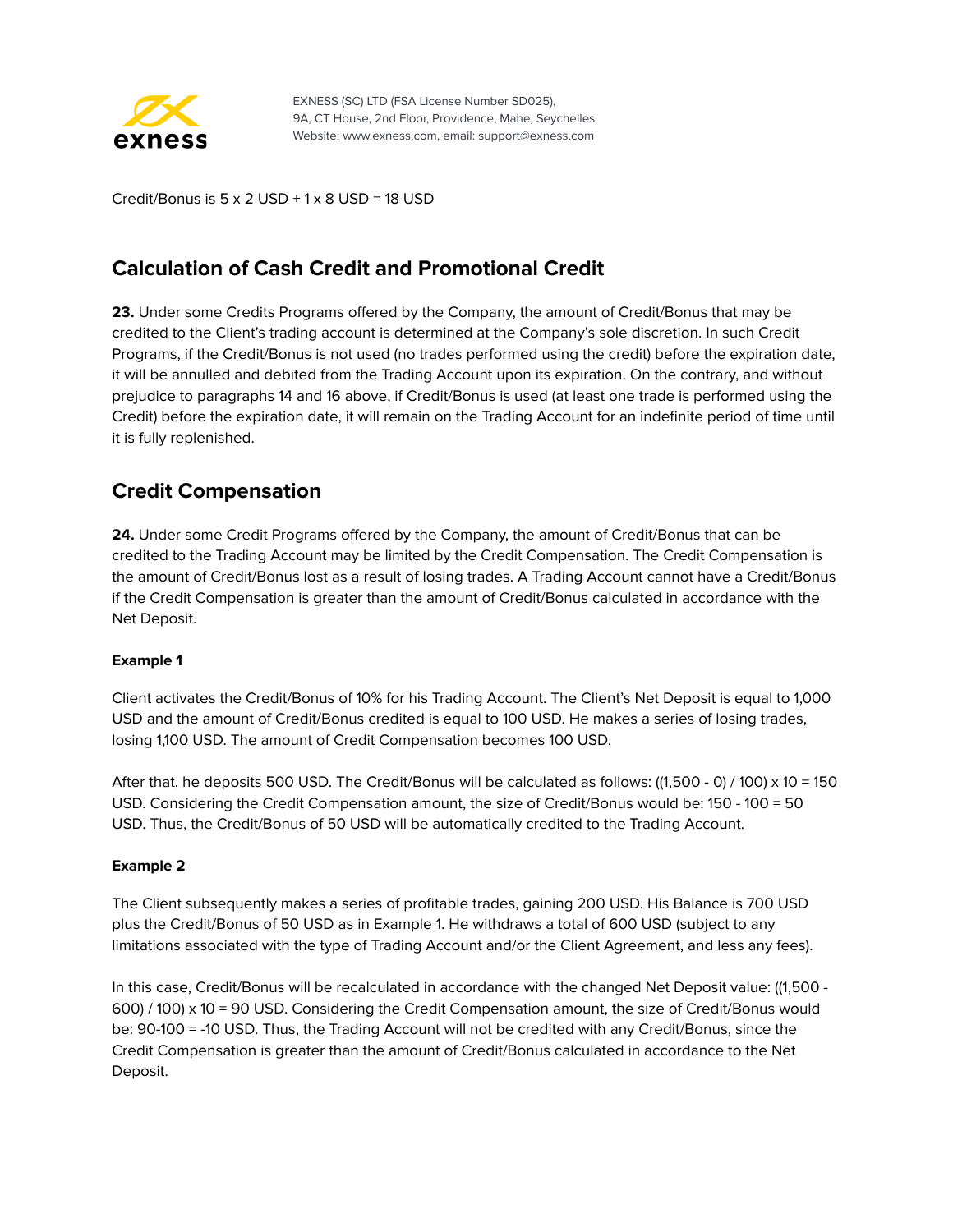

**25.** For these types of Credits/Bonuses, the size of the Credit/Bonus is dynamically recalculated based on the difference between the amount of funds deposited and the amount of funds withdrawn. In other words, as the Net Deposit changes the Credit/Bonus is also adjusted either up or down.

**26.** The recalculated Credit/Bonus is reflected in the Trading Account no later than 4 hours after the last transaction or deposit/withdrawal. However, the Credit/Bonus amount may not be updated until the next day if the last transaction was performed at the end of the day.

**27.** Examples of determining the size of a Credit/Bonus of 10% of Net Deposit:

## **Example 1**

The Client deposits 1,000 USD to his Trading Account (and total withdrawals amount to 0 USD). The Credit/Bonus will be calculated as follows:  $((1,000 - 0) / 100) \times 10 = 100$  USD.

Therefore, the Company will automatically credit the Credit/Bonus of 100 US dollars to the Trading Account as soon as the deposit is made.

#### **Example 2**

The Client deposits 1,000 USD to his Trading Account and receives a Credit/Bonus of 100 USD as in Example 1.

He subsequently withdraws a total of 700 USD from the Trading Account in accordance with the Client Agreement.

The size of the Credit/Bonus would be:  $((1,000 - 700) / 100) \times 10 = 30 \text{ USD}$ .

The Company recalculates the Credit/Bonus, which will be reduced to 30 USD (100 USD - 30 USD = 70 USD). Thus, 70 USD will be deducted from the Credit/Bonus.

## **Example 3**

The Client deposits 1,000 USD to his Trading Account and receives a Credit/Bonus of 100 USD as in Example 1.

He subsequently makes a series of profitable trades, gaining 1,000 USD. His balance is 2,000 USD plus the Credit/Bonus of 100 USD. He withdraws a total of 1,200 USD (subject to any limitations associated with the type of his Trading Account and/or the Client Agreement and less any fees).

In this case the Credit/Bonus will be deducted, because the amount of the funds withdrawn is greater than the amount of the funds deposited: ((1,000 - 1,200) / 100) х 10 = - 20.

Thus, a Trading Account cannot have a Credit/Bonus while the amount of funds withdrawn is greater than the funds deposited.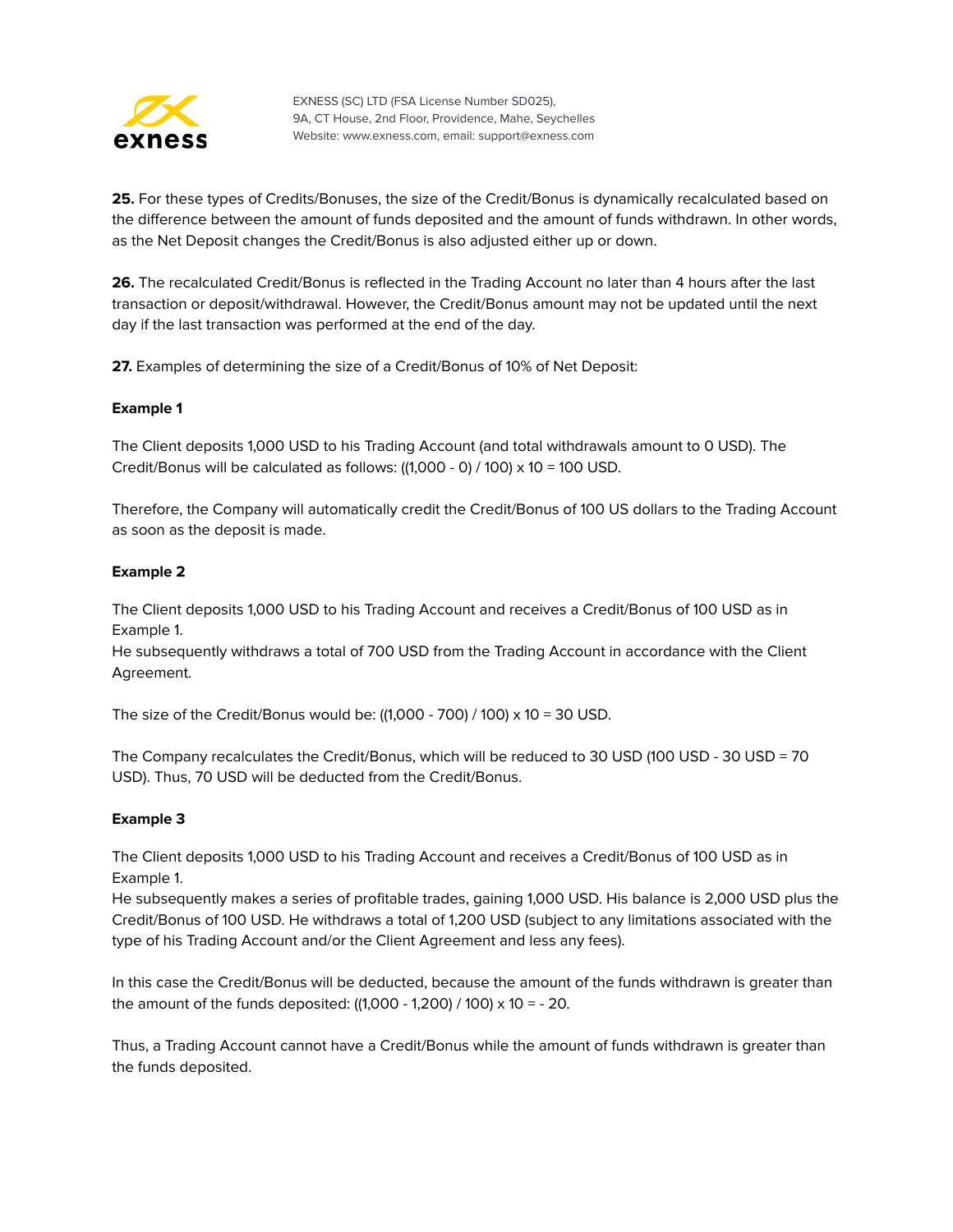

The Credit/Bonus can only be used for trading and cannot be withdrawn unless this is specifically provided for by the conditions of certain Credit Programs.

## **Example 4**

The Client deposits 1,000 USD to his Trading Account and receives a Credit/Bonus of 100 USD as in Example 1.

He subsequently makes a series of profitable trades, gaining a total of 100 USD in profit. His Balance is 1,100 USD plus a Credit/Bonus of 100 USD. He cannot withdraw the entire amount of 1,200 USD. The Client can withdraw only up to his Balance of 1,100 USD (subject to any limitations associated with his type of Trading Account and/or the Client Agreement and less any fees). In this case the Credit of 100 USD will be deducted as it described in Example 3.

Please note that the Client cannot fully withdraw all the funds from his Trading Account and trade only with the Credit/Bonus. If the Client withdraws all of the funds from his Trading Account, the Credit/Bonus will be deducted. The Credit/Bonus can only be used for trading purposes and cannot be withdrawn unless this is specifically provided for by the conditions of certain Credit Programs.

## **Example 5**

The Client deposits 1,000 USD to his Trading Account and receives a Credit/Bonus of 100 USD as in Example 1.

He subsequently makes a series of trades with losses totaling 500 USD. His Balance is 500 USD with a Credit/Bonus of 100 USD. The Client may withdraw his Balance of 500 USD (subject to any limitations associated with his type of Trading Account and/or the Client Agreement and less any fees). The Credit/Bonus of 100 USD cannot be withdrawn and shall be deducted.

Please note that the Client cannot fully withdraw all of the funds from his Trading Account and trade only with the Credit/Bonus. If the Client withdraws all of the funds from his Trading Account, the Credit/Bonus will be deducted. The Credit/Bonus can only be used for trading purposes and cannot be withdrawn unless this is specifically provided for by the conditions of certain Credit Programs.

# **Calculation of a Credit/Bonus offered in the form of a specific number of grams of gold, depending on the Net Deposit**

**28.** Under some Credit Programs offered by the Company, the Credit/Bonus is calculated in the form of a specific number of grams of gold, depending on the Net Deposit.

**29.** Net Deposit is the difference between the amount of funds deposited in the Trading Account and the amount of funds withdrawn from the Trading Account.

**30.** The amount of Credit/Bonus in grams of gold is calculated using the following formula: (("sum of funds deposited" - "sum of funds withdrawn") / 1,000) х "number of grams of gold".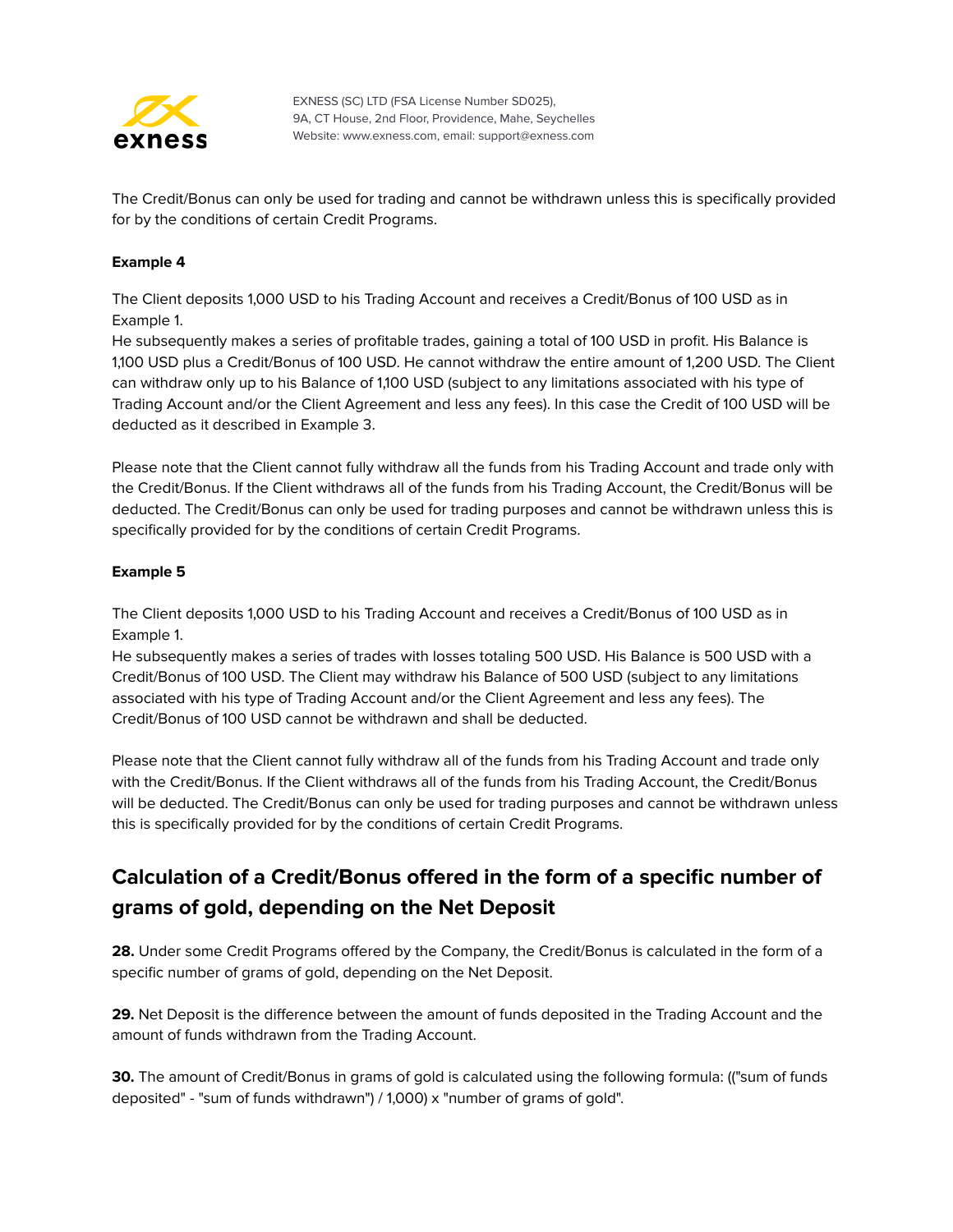

**31.** For these types of Credit/Bonuses, the size of the Credit/Bonus is dynamically recalculated based on the difference between the amount of funds deposited and the amount of funds withdrawn. In other words, as the Net Deposit changes the Credit/Bonus is also adjusted either up or down.

**32.** The Credit/Bonus is reflected in the Trading Account no later than 4 hours after the last transaction or deposit/withdrawal. However, the Credit/Bonus amount may not be updated until the next day if the last transaction was performed at the end of the day.

**33.** Examples of determining the size of the Credit/Bonus for a Credit/Bonus of 5 grams of gold, which is equivalent to 233.12 USD (the cost of 1 gram of gold is calculated using the following formula: current spot price – XAUUSD exchange rate / 31.1. Here we use XAUUSD = 1,450.000 to calculate the exchange rate. Accordingly, the price of 1 gram of gold is 46.62 USD:

## **Example 1**

The Client deposits 1,000 USD to his Trading Account (and total withdrawals amount to 0 USD). Then Credit/Bonus is calculated as follows:

 $((1,000 - 0)/1,000) \times 5 = 5$  grams of gold = 233.12 USD.

Therefore, the Company will add an additional 233.12 USD to the Trading Account.

#### **Example 2**

The Client deposits 1,000 USD to his Trading Account and then withdraws a total of 700 USD. The size of the Credit/Bonus is calculated as follows:

 $((1,000 - 700)/1,000) \times 5 = 0.3 \times 5 = 1.5$  grams of gold = 69.93 USD.

The actual amount of the Credit/Bonus for the Trading Account would be reduced to 69.93 USD and thus 163.19 USD will be deducted from the Credit/Bonus (233.12 USD - 69.93 USD = 163.19 USD).

#### **Example 3**

The Client deposits 1,000 USD to his Trading Account, makes a series of profitable trades, and then withdraws a total of 1,200 USD. In this case the Credit/Bonus is deducted, because the amount of funds withdrawn is higher than the amount of funds deposited:  $((1,000 - 1,200)/1000) \times 5 = -1$ .

The Trading Account cannot have a Credit/Bonus while the amount of funds withdrawn is greater than the amount of funds deposited. Please note that the Credit/Bonus cannot be withdrawn from the Client's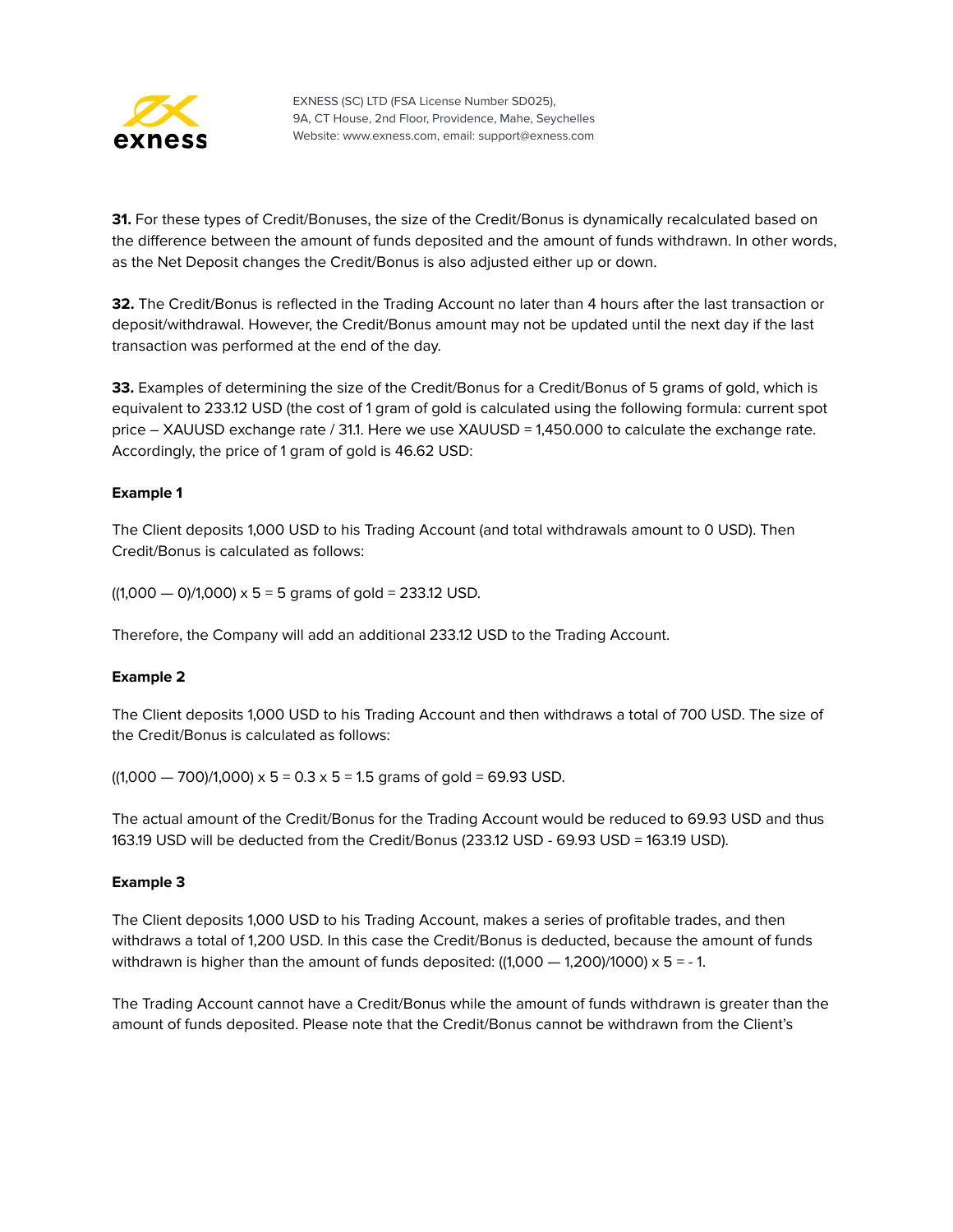

Account. It may only be used for trading unless this is specifically provided for by the conditions of certain Credit Programs.

# **Withdrawal of Credit/Bonus**

**34.** The total amount of Credit/Bonus that can be withdrawn (if doing so is allowed) shall be in accordance with the conditions of a particular Credit Program.

**35.** Under some Credit Programs, the Credit/Bonus can never be withdrawn but may only be used for trading.

## **Severability**

**36.** If any part of these Terms and Conditions should be held by any Court of competent jurisdiction and regarded as unenforceable or illegal or in contravention to any rule, regulation or Law of any Market or Regulator, that part shall be deemed to have been excluded from these Terms and Conditions from the beginning, and these Terms and Conditions shall be interpreted and enforced as though the provision had never been included. The legality and enforceability of the remaining provisions of these Terms and Conditions or the legality, validity and enforceability of this provision relative to the law and/or regulations of any other jurisdiction, shall not be affected.

## **Law and Jurisdiction**

**37.** All disputes and controversies arising out of or in connection with these Terms and Conditions shall be finally settled in the same jurisdiction as per the Client Agreement.

**38.** These Terms and Conditions are governed by the Laws of the same jurisdiction as per the Client Agreement.

## **Complaints**

**39.** You may send complaints via support@exness.com.

# **Warning**

**40.** The Credit/Bonus gives you extra trading leverage. Nevertheless, we recommend that you exercise caution when trading with Credit/Bonus leverage. The Credit/Bonus may be attractive, but we warn you that there is a risk of loss. Your trading orders and invested capital may experience both profits and losses.